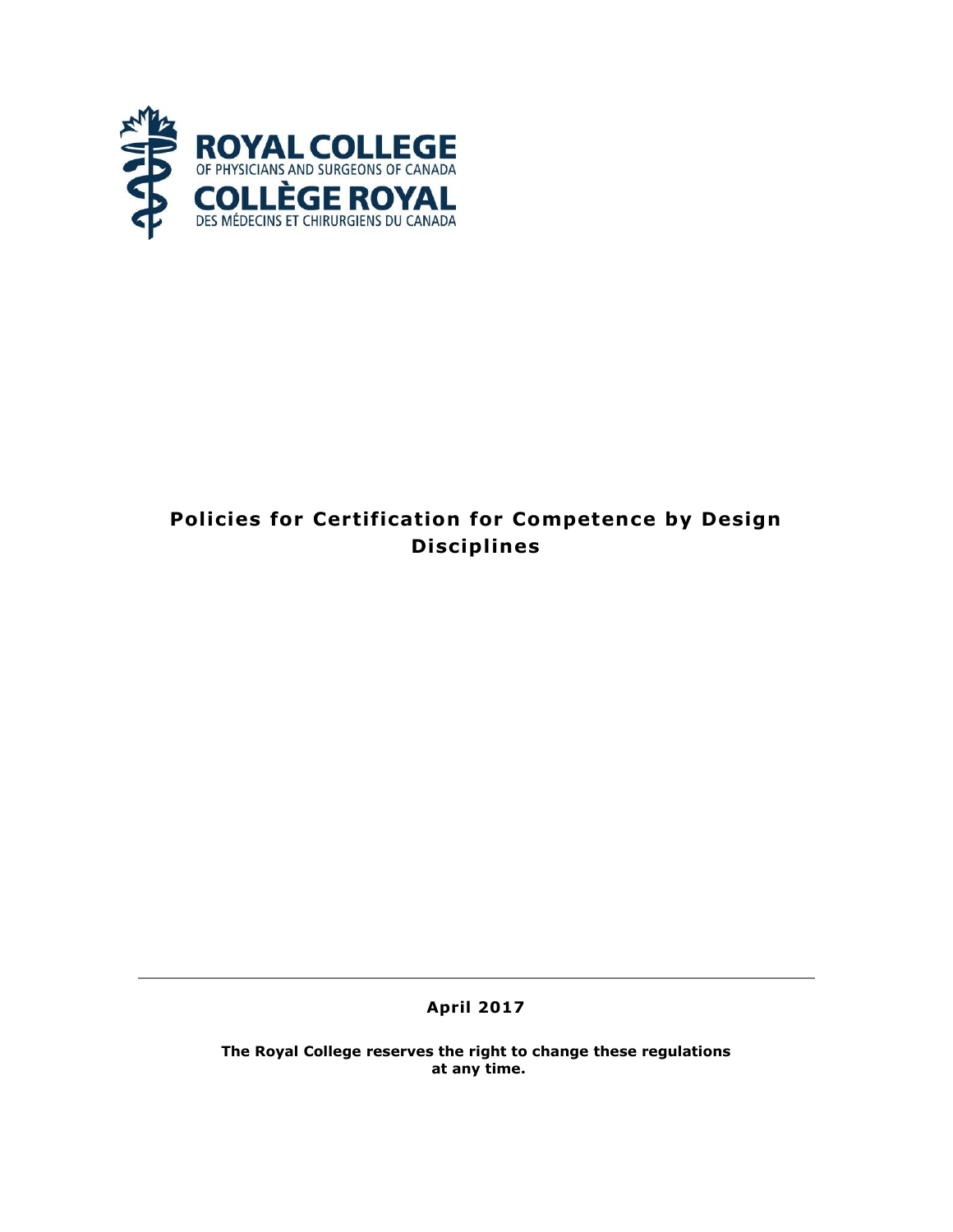| <b>Policy:</b>       | Policies for Certification for Competence<br>by Design Disciplines |
|----------------------|--------------------------------------------------------------------|
| Date approved:       |                                                                    |
| <b>Section:</b>      |                                                                    |
| Subject:             | Competency By Design                                               |
| <b>Review Date:</b>  |                                                                    |
| <b>Revision No.:</b> |                                                                    |
| <b>Approved by:</b>  | <b>Credentials Committee</b>                                       |

# **OBJECTIVE**

Certification in a specialty or subspecialty will be granted upon the satisfactory completion of all credentials, training, examination requirements, Entrustable Professional Activities (EPAs), milestones, competencies and other in training requirements. Royal College certification confirms that specialist physicians and surgeons have met the Royal College standards and competency training requirements.

### **POLICY**

This policy is intended for residents completing a Royal College accredited training program in Canada, under a Competence by Design model seeking Royal College Certification in an approved discipline.

Royal College Certification is granted upon successful documentation of achievement of all discipline specific EPAs, milestones, competencies and other training requirements and success at the Royal College examination.

### **DEFINITIONS**

#### **Competence**

Competence is the array of abilities across multiple domains or aspects of physician performance. Competence is both conditional on, and constrained by, each physician's practice context, is dynamic and continually changes over time.

### **Competence by Design (CBD)**

Competence by Design (CBD) is the Royal College's multi-year transformational change initiative aimed at implementing a CBME approach to residency training and specialty practice in Canada, which focuses on outcomes that are based on a framework of competence.

### **Competence Committee**

A Competence Committee (CC) is responsible for assessing the progress of trainees in achieving the specialty-specific requirements of a program. These requirements are established for each stage of training, based on design of Competence by Design (CBD).

#### **Entrustable Professional Activity (EPA)**

EPAs are "units of professional practice", that are built of tasks and abilities. Once sufficient competence is achieved, these tasks are "entrusted to the unsupervised execution by a trainee". EPAs can be completed independently and are to be observed and measured (in both process and outcomes) for use in entrustment decisions (ten Cate, 2013).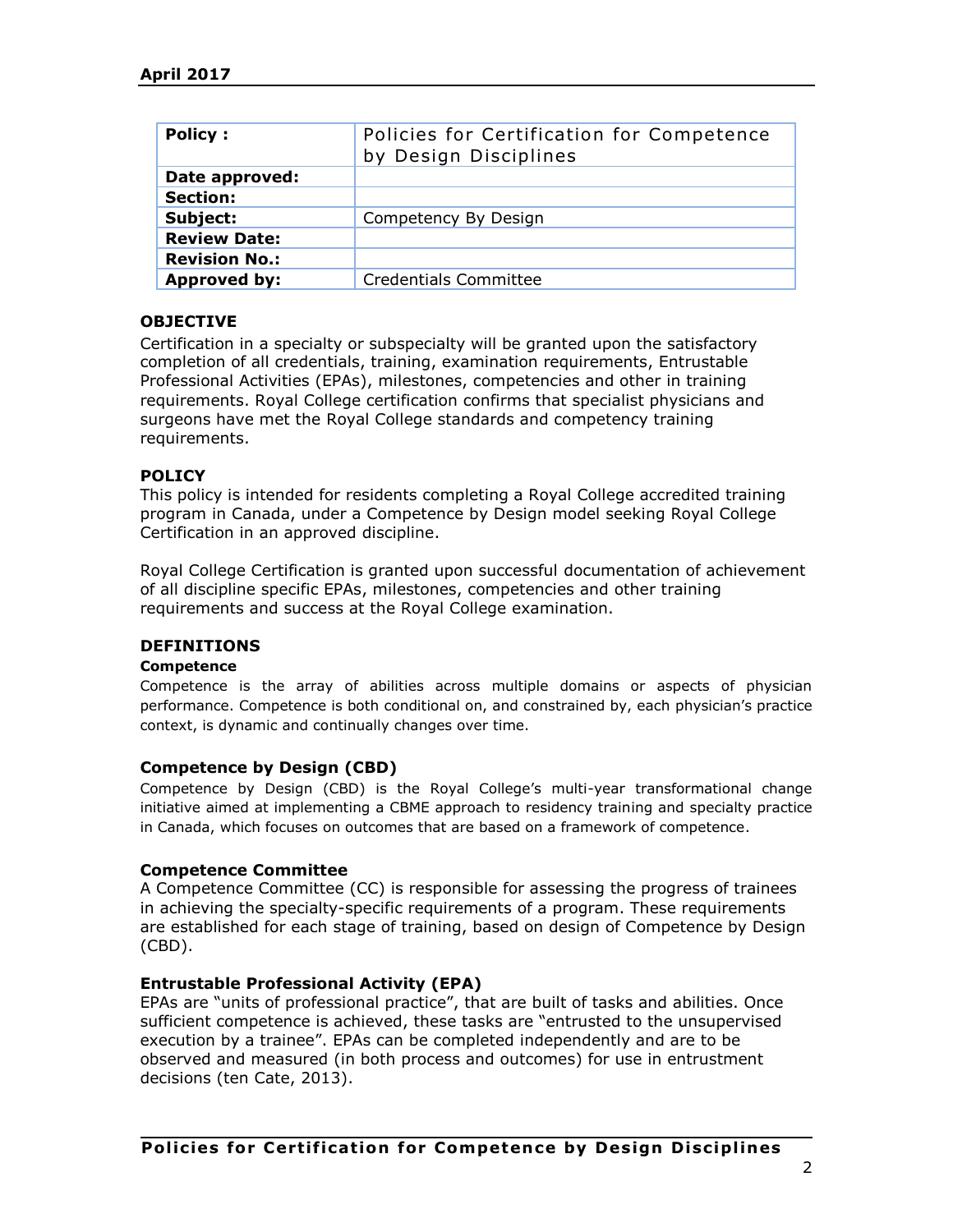- Typically, each EPA integrates multiple milestones
- EPAs are used for assessment

### **Milestone**

A milestone is the expected ability of a health care professional at a stage of expertise. CanMEDS milestones illustrate the expected progression of competence from novice to mastery associated with each enabling CanMEDS competency. Each milestone is an observable marker of a person's ability along a developmental continuum. In the context of CBD, milestones are used for planning, teaching and assessment.

- Milestones are used for planning and teaching
- EPAs are made up of milestones

# **Mainport ePortfolio (resident prototype)**

The ePortfolio provides evidence of a physician's development and maintenance of competence from residency until retirement. It tracks the learner's progress as he or she meets milestones and develops competencies, and it identifies assessment strategies to evaluate the performance of Royal College Entrustable Professional Activities (RC EPAs).

# **Work Based Assessment**

Work Based Assessment focuses on having frontline clinical observers document authentic observations in the workplace on a regular basis

# **Royal College Entrustable Professional Activity (RC EPA)**

"RC EPA" is used to distinguish the Royal College's unique utilization of the concept of an EPA. RC EPAs refer to the tasks of a discipline that may be delegated to a trainee once competence in that task has been demonstrated. An RC EPA is linked to a specific stage of the competence continuum and integrates multiple CanMEDS milestones from various CanMEDS Roles relevant to that stage. As resident's progress through the stages, the RC EPAs become progressively more complex reflecting the resident's achievement of more complex milestones. Royal College EPAs allow for authentic, work-based assessment that is targeted at the daily tasks of physicians. Within CBD, RC EPAs are used for overall assessment. Teachers can observe (directly or indirectly) and assess these activities in the workplace.

### **Stages**

In the Competence by Design (CBD) model, residency has [four stages:](http://www.royalcollege.ca/rcsite/documents/cbd/cbd-competence-continuum-diagram-legal-e.pdf)

- Transition to Discipline (orientation and assessment)
- Foundations of Discipline
- Core of Discipline
- Transition to Practice

# **Training Experiences**

A training experience replaces the 'rotation' in the traditional residency education model. Training experiences include both mandatory and recommended training activities, which support a resident's acquisition of competence. These activities can include, for example: clinical care such as inpatient care, ambulatory clinics, performing technical procedures; or extra-clinical activities (e.g. simulation exercises, scholarly projects, journal clubs, etc.).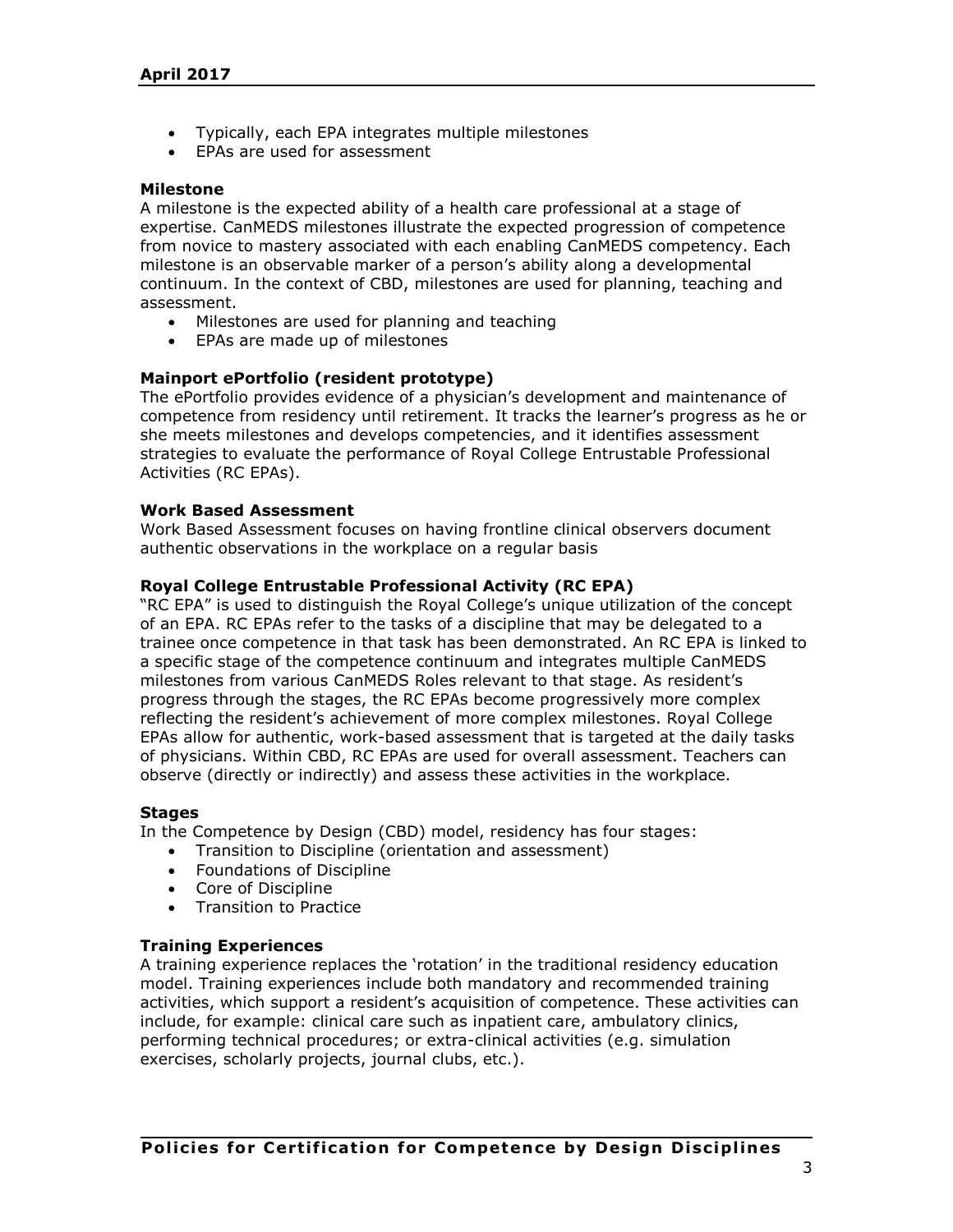# **ROLES AND RESPONSIBILITIES**

### **Competence Committee**

With Competence by Design (CBD), we introduce the important concept of a Competence Committee. The Competence Committee makes decisions and recommendations to the Resident Program Committee (RPC) and Program Director using highly integrative data from multiple [EPA and milestone](http://www.royalcollege.ca/rcsite/cbd/implementation/cbd-milestones-epas-e) observations, as well as feedback from clinical practice. A Competence Committee allows for an informed group decision-making process where patterns of performance can be collated to reveal a broad picture of a resident's progression toward competence

### **Units of the Office of Specialty Education**

The Credentials Unit of the Office of Specialty Education is responsible for the assessment of trainees for examination eligibility and Royal College Certification.

#### **Clinical Supervisor**

The clinical supervisor oversees the trainee for a specific milestone or milestones. He or she approves the documented evidence for the milestones that he/she supervised.

#### **Postgraduate Dean**

The Postgraduate Dean attests that the trainee has acquired all the competencies.

#### **Program Director**

The Program Director guides learning, meets with learners regularly, assigns EPAs to observers and reviews/monitors a learners progress using technology. The Program Director attests that the trainee has acquired all the competencies.

#### **Observer**

The observer supports learning, contributes to the narrative and reviews evidence.

### **Contact Information**

For further information, to request an application for assessment of training for examination eligibility, or to obtain Discipline Competencies and Training Experiences, please contact the Office of Specialty Education at:

### **The Royal College of Physicians and Surgeons of Canada**

Office of Specialty Education - Credentials Unit 774 Echo Drive Ottawa, ON K1S 5N8 Canada

Telephone: (613) 730-8191 Toll Free: 1 (800) 668-3740 Extension: 7750 Fax: (613) 730-3707 E-mail: [credentials@royalcollege.ca](mailto:credentials@royalcollege.ca) Website: [www.royalcollege.ca](http://www.royalcollege.ca/)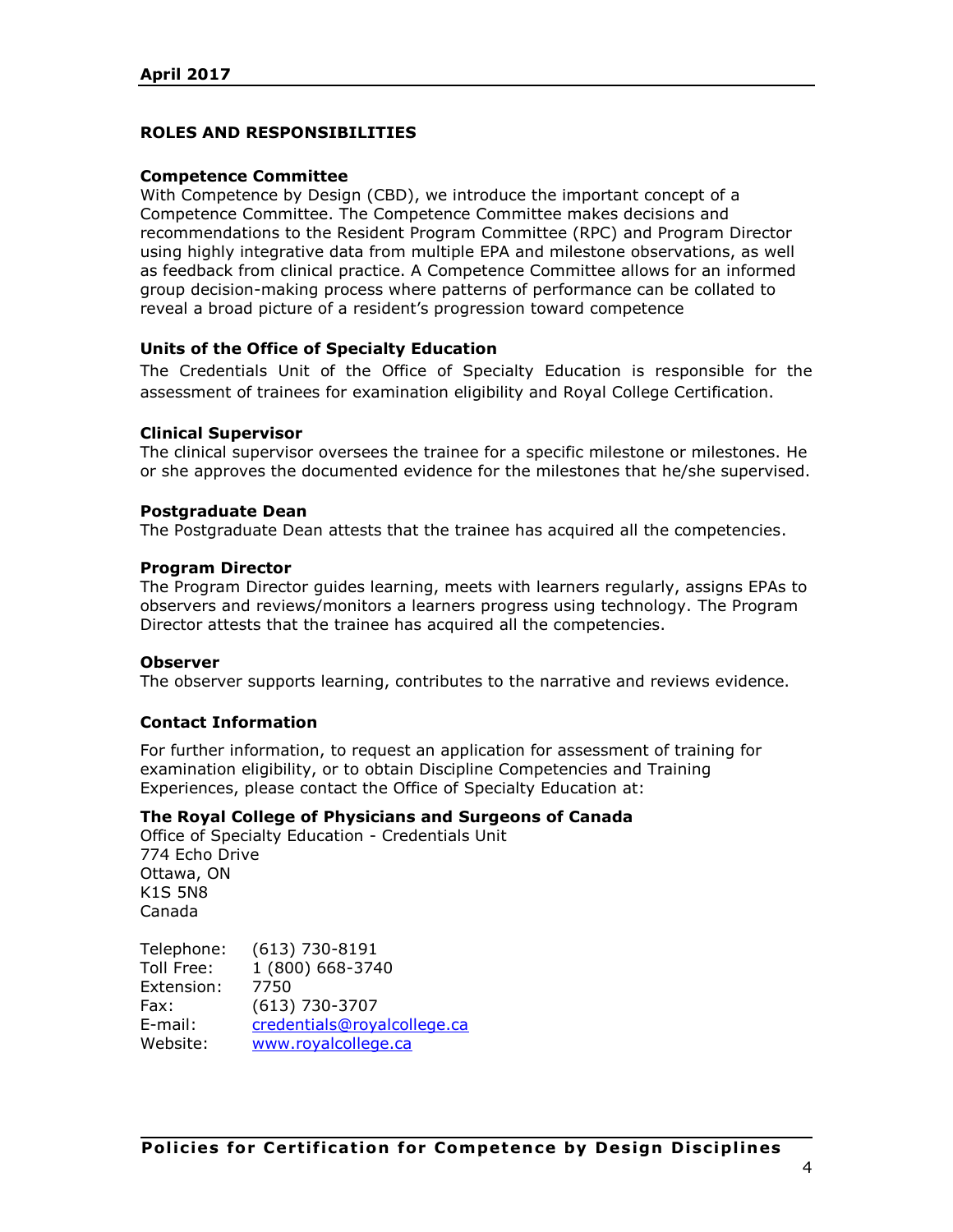# **SECTION I – GENERAL INFORMATION**

### **1.1 Introduction**

The Royal College *Policies for Certification for Competence by Design disciplines* outlines the requirements leading to eligibility for certification by the Royal College for disciplines that have converted to Competence by Design. Disciplines that have not converted to Competence by Design will be guided by the *Policies and Procedures for Certification and Fellowship (January 2016 edition)*.

The Royal College credentialing process verifies that a physician has met all the requirements necessary for Royal College certification.

### **1.2 Stages of Training – (Competence Continuum)**

The CBD Competence Continuum is a series of integrated stages which begin upon entry into a discipline specific residency training program. Residents will transition through the stages of training upon attestation by the Program Director, and Postgraduate Dean, in consultation with the Competence Committee and Residency Program Committee.

- *Transition to discipline* This stage emphasizes the orientation and assessment of new trainees arriving from different medical schools and programs.
- *Foundations of discipline* This stage covers broad based competencies that every trainee must acquire before moving on to more advanced discipline specific competencies.
- *Core of discipline* This stage covers the core competencies that make up the majority of the discipline
- *Royal College examination* Residents will appear for the written and/or applied component of the Royal College examination during the core of discipline stage and the transition to practice stage
- *Transition to practice* In this stage the senior trainee should demonstrate readiness to make the transition to independent practice.

# **1.3 Royal College Eligibility for Certification**

The following represents the basic requirements for achieving Royal College certification:

- The applicant has obtained a medical qualification acceptable to the Royal College, and has registered with the Royal College at the start of training.
- The applicant has trained in an accredited Royal College residency program
- The applicant has demonstrated competence in the required discipline specific milestones, as demonstrated through achievement of the Entrustable Professional Activities (EPAs) described by the discipline.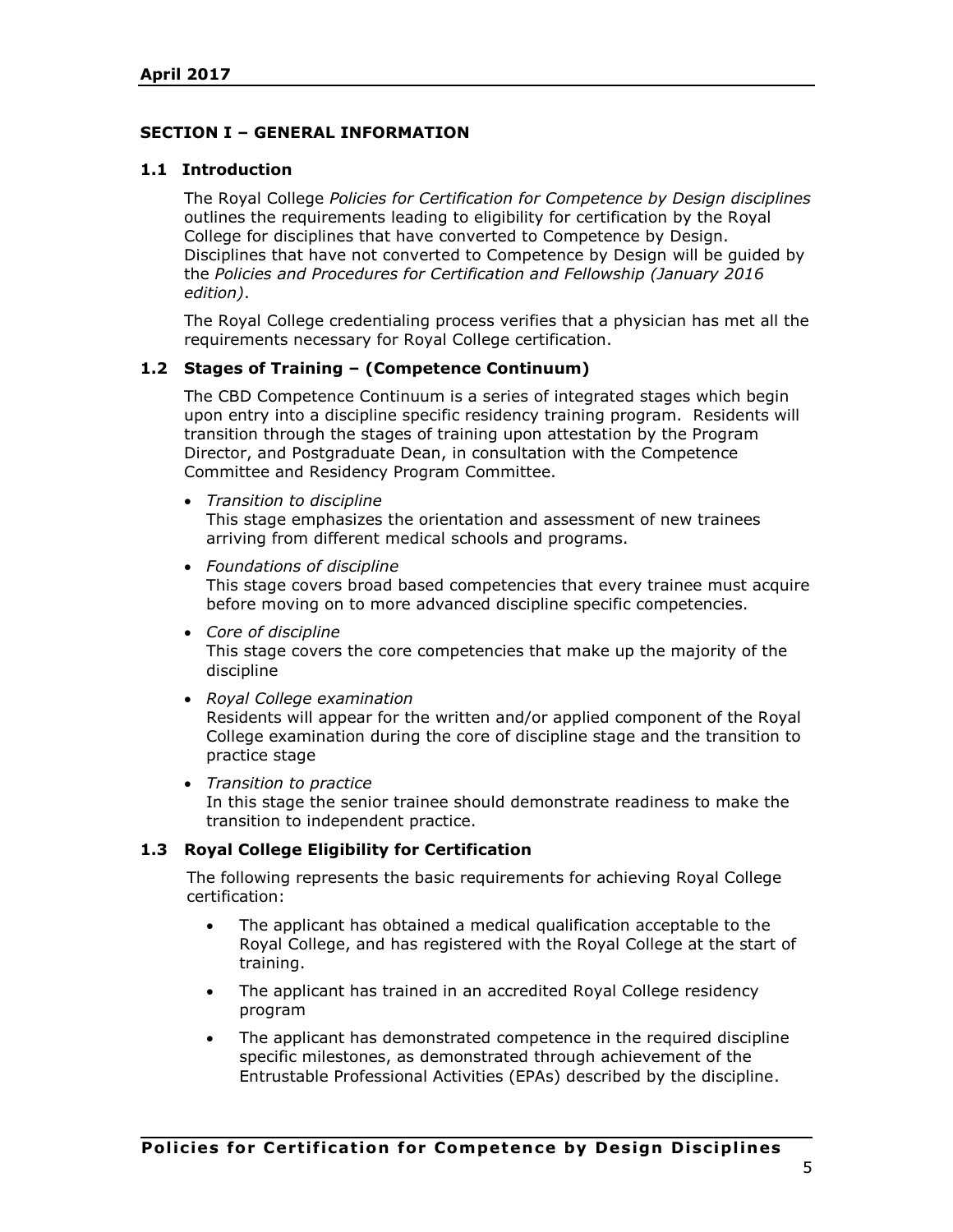- The applicant has successfully completed all examination requirements.
- Competence in the discipline has been attested to by a Program Director and Postgraduate Dean, in consultation with a Competence Committee and Residency Program Committee (RPC), or another approved supervision structure

*Note:* Success at the Royal College examination does not confer Certification.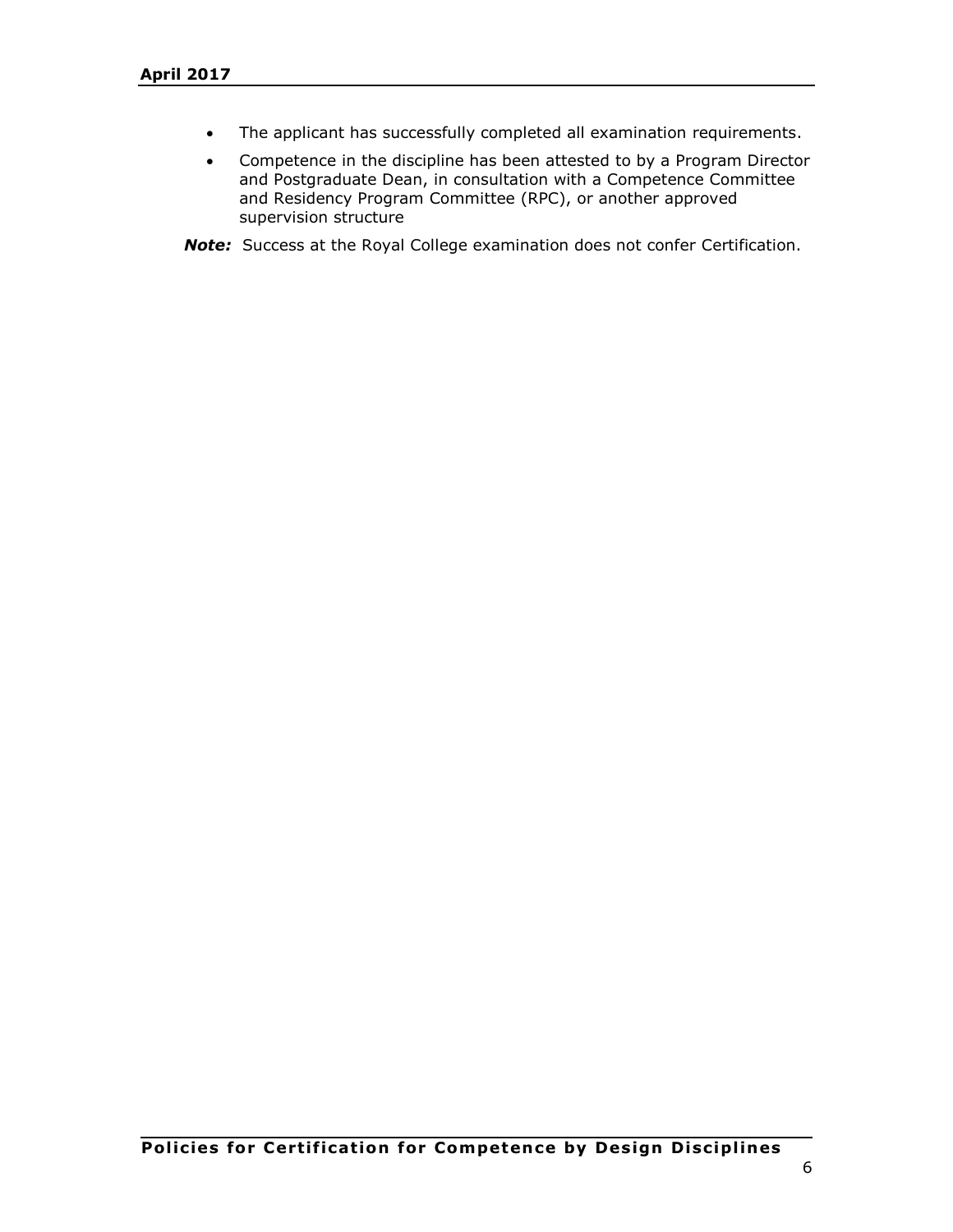# **SECTION II – APPLICATIONS FOR ASSESSMENT OF TRAINING**

## **2.1 Applications for Assessment of Training (Credentialing)**

All applicants for examinations and certification must be assessed by the Royal College. The 'Application for Assessment of Canadian Residency Training' is available by download (PDF format) on the Royal College website: www.royalcollege.ca.

**Please note that the submission of a Royal College 'Application for Assessment of Canadian Residency Training' does not guarantee that the Royal College will recognize the applicant's postgraduate medical education.**

# **2.1.1 Eligibility Criteria**

A Royal College 'Application for Assessment of Canadian Residency Training' should only be completed by those who can document that they are a current resident or graduate of a specialty or subspecialty residency program accredited by the Royal College.

# **2.1.2 Application Documentation**

- Applicants are responsible to register with the Royal College.
- Applicants are responsible to ensure correct contact details at all times.
- Evidence of completion of all elements of the discipline specific EPAs, milestones, competencies and other training requirements within their portfolio and verified by the appropriate authorities of all credentials
- All documents and information obtained by the Royal College during the course of an assessment of training will remain confidential. Applicants are requested to provide copies and NOT original documents. All personal information is managed in accordance with the Royal College General Privacy Statement. Please refer to the Privacy Statement on the Royal College website: [www.royalcollege.ca](http://www.royalcollege.ca/) for an explanation of how personal information is managed.

### **2.1.3 Assessment Fees**

- Assessment fees are non-refundable and must accompany an application for assessment of Canadian residency training. To obtain an assessment fee schedule please refer to the Royal College website: [www.royalcollege.ca.](http://www.royalcollege.ca/)
- The assessment fees cover the cost of assessment services for as long as the applicant is continuously enrolled as a resident in an accredited Royal College program, or for four (4) years, whichever is longer. Once this time period has lapsed, a request for a new assessment must include another non-refundable assessment fee.
- Assessment fees are reviewed annually by the Royal College and are subject to change.
	- o *Additional fees* will be charged for the assessment of training for the examinations in a second or subsequent discipline.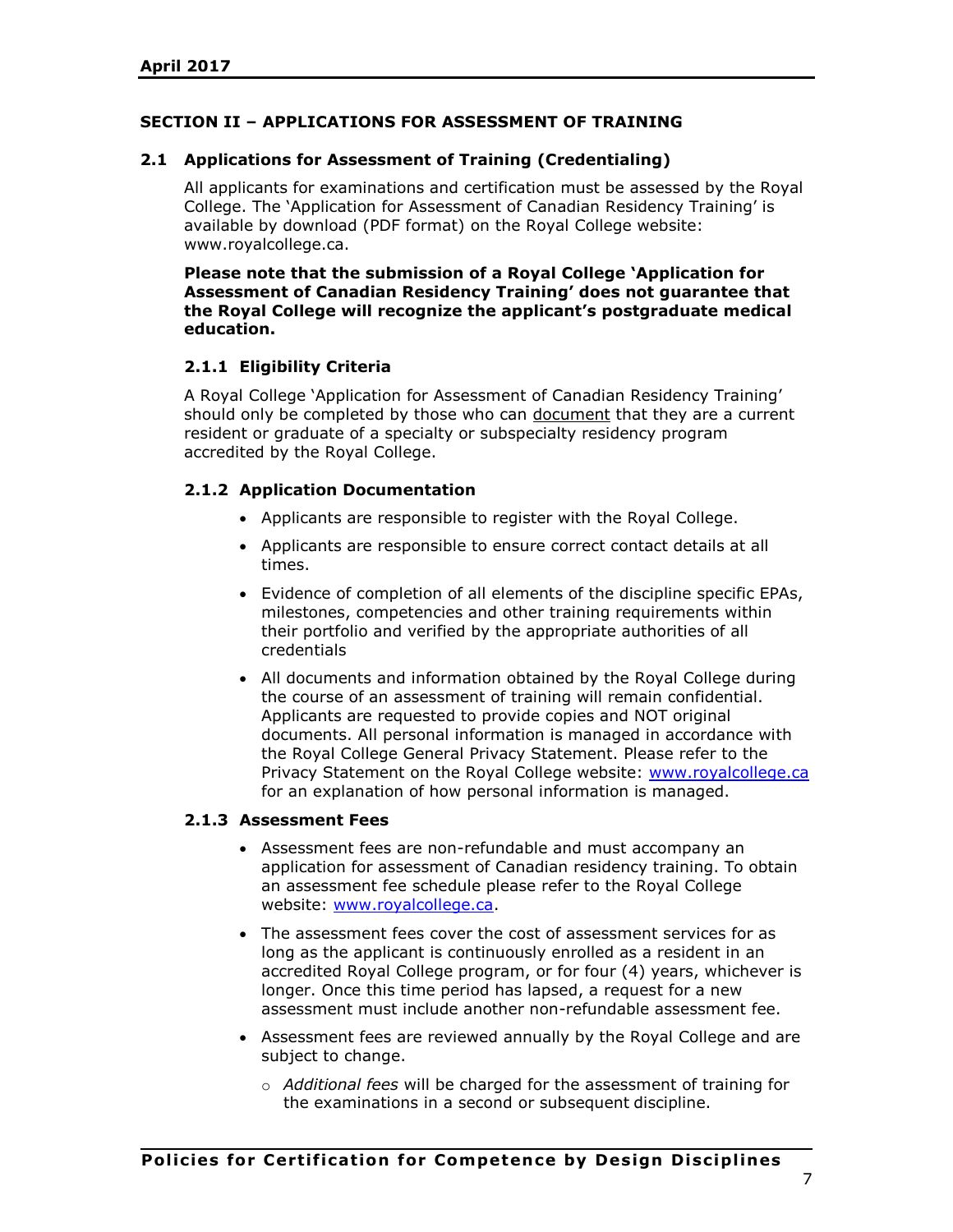# **2.1.4 Application Deadlines**

- To find out the discipline specific deadline dates by which the completed assessment of Canadian residency training form must be received by the Royal College Credentials Unit, please refer to the Royal College website: [www.royalcollege.ca](http://www.royalcollege.ca/)
- All applications for assessment of Canadian residency training or for updated assessment of additional training must be received before the end of the business day on the date of the relevant deadline. Subsequent requests for updated assessment of additional training must be received before the relevant deadline for the next year's examination session.

# **2.1.5 Penalty Fees**

 Applications received after the deadline date will be accepted on payment of a non-refundable penalty fee (see Royal College website for current fees), with no guarantee that the application can be processed in time for the next examination session.

# **2.2 Privacy Policy**

Under the Royal College General Privacy Statement, individuals have the right to access information stored in their personal files. To access your personal information, forward a written request to the Royal College Credentials Unit at [credentials@royalcollege.ca.](mailto:credentials@royalcollege.ca) For more information, please refer to the General Privacy Statement on the Royal College website: [www.royalcollege.ca](http://www.royalcollege.ca/)

The Royal College requires a candidate's written consent whenever personal information is collected and/or disclosed to appropriate parties. For more information, please refer to the Privacy Statement on the Royal College website: [www.royalcollege.ca](http://www.royalcollege.ca/) or contact the Credentials Unit at [credentials@royalcollege.ca](mailto:credentials@royalcollege.ca)

### **2.3 Assessment of Medical Qualification**

### **2.3.1 Medical Qualification Acceptable to the Royal College**

### **a) Definition**

- The Royal College bylaws define "medical qualification" as a degree granted by a faculty, college or school of medicine, upon satisfactory completion of a full curriculum of studies in medicine.
- The Royal College defines the term "medicine" to include surgery and obstetrics, but does not include chiropractic, homeopathy, osteopathy, podiatry, stomatology, or veterinary science.
- The Royal College defines "practice of medicine" to mean the practice of the medical, surgical, and laboratory disciplines, and the specialties and areas of subspecialties thereof.

### **b) Eligibility**

- The Royal College recognizes qualifications from medical schools that grant the degree of Doctor of Medicine (MD) and Doctor of Osteopathy (DO) and:
	- Are accredited by the CACMS or the LCME, or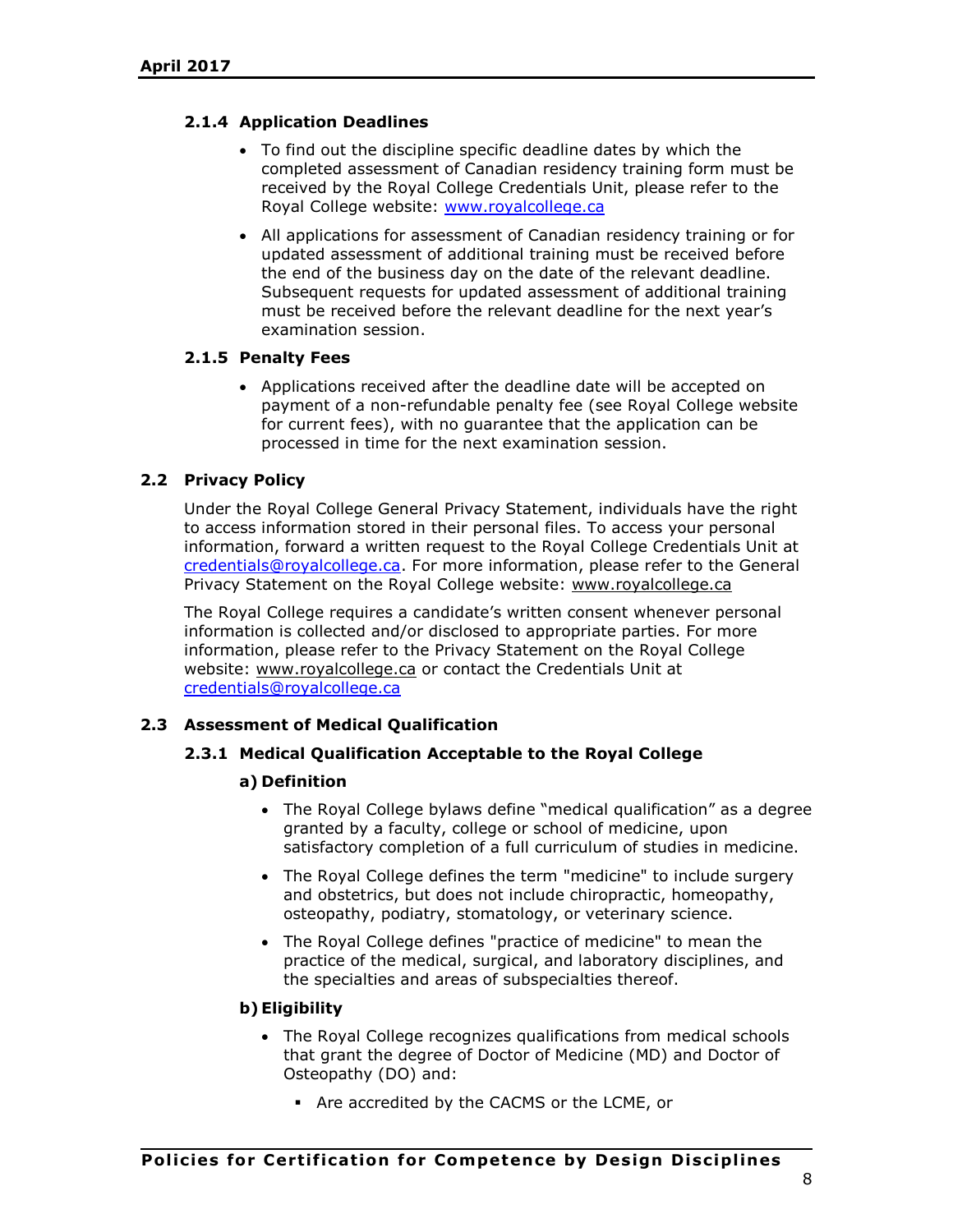- Are recognized by the WHO listing of programs through FAIMER at [https://imed.faimer.org/.](https://imed.faimer.org/)
- **ONLY** DO's recognized by the American Osteopathic Association are acceptable
- Applicants with medical qualifications from medical schools other than CACMS/LCME accredited medical schools OR DOs recognized by the American Osteopathic Association must have succeeded at one of the following screening examinations in order to have their medical qualifications recognized by the Royal College:
	- **The MCCEE**
	- The MCCQE, Parts I and II, or
	- The United States Medical Licensing Examination, Parts I, II and III.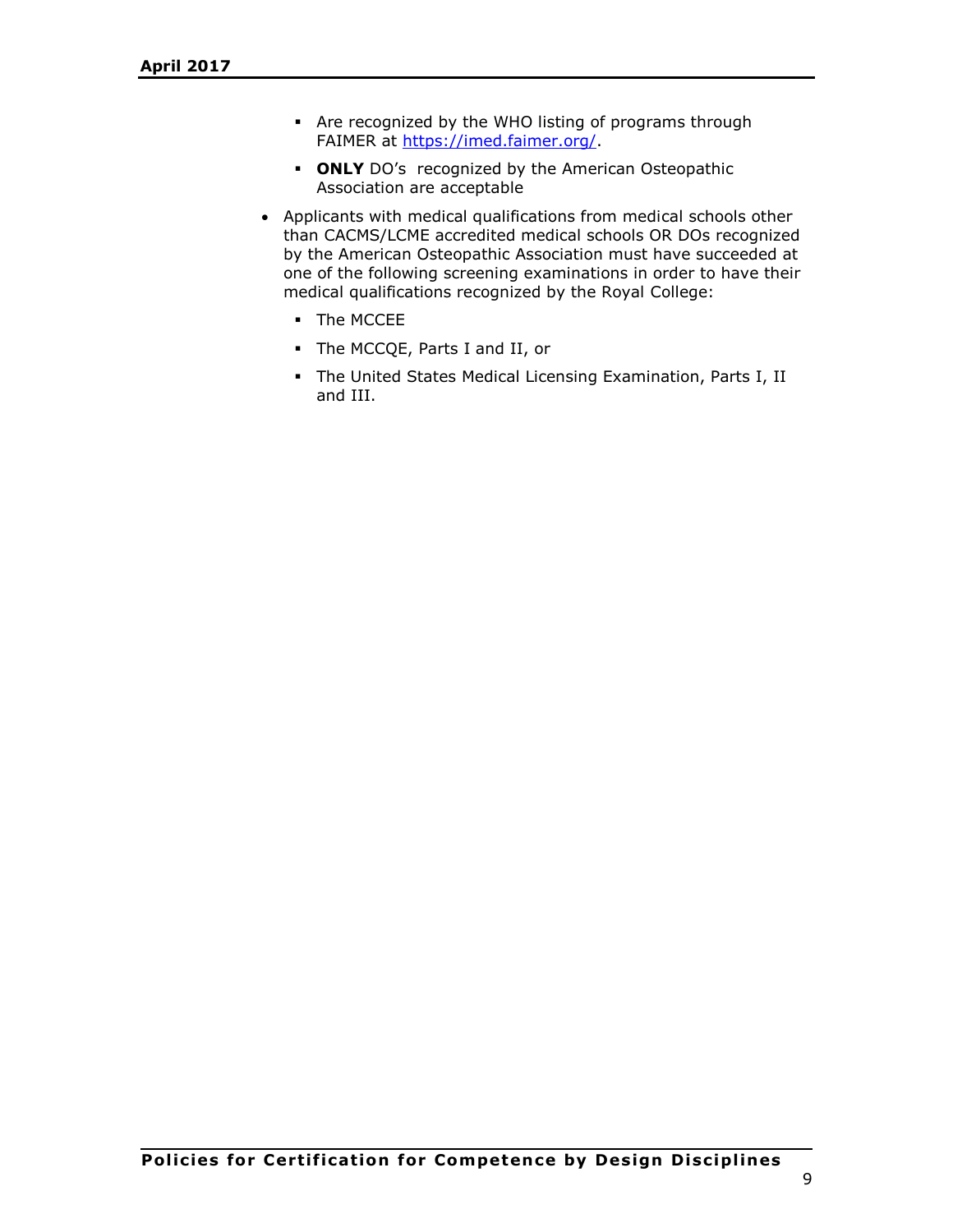## **SECTION III: POSTGRADUATE MEDICAL EDUCATION**

#### **3.1 Residency Education**

The Royal College classifies postgraduate clinical trainees in accredited Royal College approved programs as **residents** if they meet **all** of the following criteria:

- The applicant is registered with the Royal College
- The applicant is registered with the office of postgraduate medical education of a medical school in Canada,
- The applicant is admitted to and enrolled in an accredited Royal College residency program, the content of which is defined, supervised and assessed by the residency Program Director and the Residency Program Committee, informed by a Competence Committee, and
- The applicant's postgraduate clinical training is in a discipline, recognized by the Royal College.

#### **3.1.1 Residency Training Requirements**

The standards for residency training are outlined in the discipline specific Competencies, Training Experiences and in the Work Based Assessment portfolio of EPAs. Progress in training is observed by clinical supervisors, and reviewed by the program's Competence Committee which makes recommendations to the Program Director about the achievement of EPAs, milestones, competencies and other training requirements.

EPAs and milestones are subject to change. Normally, when amendments are made, an appropriate period is allowed to protect the interest of the resident who has already embarked on a program recognized by the Royal College. However, it is understood by the Royal College that residents may require leaves of absence from training. The circumstances that would qualify residents for leaves of absence are determined by the university. Following leave, trainees must be reassessed on their performance on their most recent stages of training which allows the Program Director and Postgraduate Dean to determine if any adjustments to the training program are required.

By the end of training, the resident must have demonstrated the discipline specific EPAs, milestones, competencies and other training requirements and progress through the Transition to Practice stage of training.

### **3.1.2 Modifications to Residency Training**

The Royal College understands that it may be necessary for some residents to modify their training due to personal circumstances described under applicable human rights legislation. The Royal College will support and permit modifications that are necessary to prevent discrimination, except where such accommodation would impose undue hardship on the Royal College. Undue hardship includes, among other things, any compromise to the validity, reliability and/or integrity of the Royal College certification and examination process and outcome.